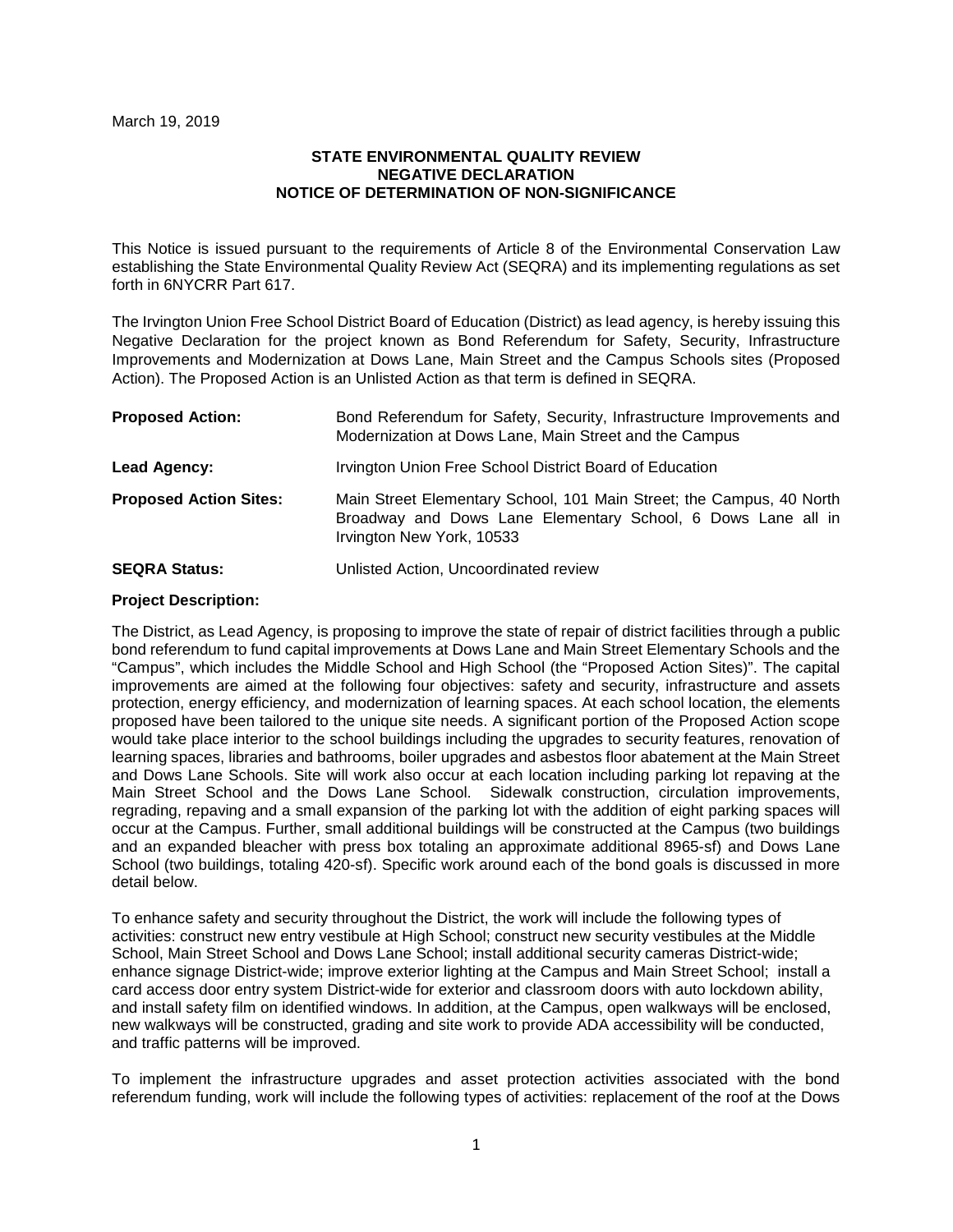Lane School; asbestos floor abatement at Main Street School and Dows Lane School; and renovate the bathroom at the High School; and replace the waste line at Main Street School.

Site work associated with the infrastructure upgrade and asset protection scope will also occur and will include varying improvement activities on the Proposed Action Sites. At the Campus two small buildings will be constructed including a 1980-sf field storage building with a concession stand and bathroom, and a 1125-sf maintenance building. There will also be an approximately 5,860-sf renovated bleacher and press box near the Meszaros Field with walkways to connect it to the newly constructed concession stand. Site work at the Dows Lane School will include resurfacing of the basketball court, removal of existing storage, and construction of two buildings including a 210-sf building for storage and a 210-sf outdoor bathroom. Utility connections for electric, water and sewer service will be made for the field storage and maintenance buildings at the Campus and at the bathroom for Dows Lane School. Site work at the Main Street School will be confined to repaving of the existing parking lot and internal site walkways. The parking lot at each of the other sites will also be repaved and graded as needed. The parking lot at the Campus will be both repaved and expanded by approximately 12,000-sf, adding eight new parking spaces. Finally, the Main Street School bell tower will be painted, and additional trees/landscaping will be placed throughout the Proposed Action Sites.

Energy efficiency improvements included in the bond funding will also be made, including items such as: replace the boiler at the Dows Lane School; replace exterior wall and shade panels at the High School; replace classroom univents at the High School; upgrade to controls for the univents at the High School; installation of window solar and safety film district-wide; replace lights with LEDs district-wide; and install air conditioning for Maher Gym; Campus Gym; Main Street School Gym; Dows Lane School Gym.

Finally, additional interior work will occur to modernize learning spaces throughout the district. These improvements include items such as the following: reconfigure library spaces at Dows Lane School and the Campus; enhance Campus Theater; update science/computer labs; classroom casework (art & music); add collaborative space in the High School and update the science and computer room at Main Street School.

### **Reasons Supporting this Determination**

Consistent with the requirements of SEQRA, a Short Environmental Assessment Form (SEAF) was completed to assess the potential environmental impacts of the Proposed Action. The environmental review found that the Proposed Action will not result in any significant adverse environmental impacts that will require the preparation of a Draft Environmental Impact Statement. In reaching this determination, the District has considered the following potential impacts on the environment.

#### **Land Use, Open Space, Community Character and Critical Environmental Areas**

The Proposed Action will provide for important investments to improve the state of repair and enhance of the safety of Irvington School District facilities. Many of the improvements are internal to the existing school buildings and are consistent with the needs of a modern school district facility that incorporates enhanced safety, security, energy efficiency and attractive learning spaces. Each of the new small additional buildings and structures to be constructed will be sited within the existing school sites. The majority of the external work (4.02 acres of the 4.28 acres total) that will entail ground disturbance associated with the Proposed Action is associated with the repaving existing parking lots at each of the sites and thus external changes on the sites and their usage intensity will remain largely consistent with existing conditions.

Existing land uses surrounding each site are predominantly residential, with the Main Street School being in closer proximity to commercial uses. There are several parks in proximity to each of the sites including Fieldpoint Park, Scenic Hudson Park, Matthiessen Park, Old Croton Trailway State Park, and Memorial Park. The Main Street School and Dows Lane School are both within the boundaries of the Hudson River Critical Environmental Area (CEA). Each site included in the Proposed Action scope is an actively used school site. The sites of each of the schools will be minimally changed, including the addition of new small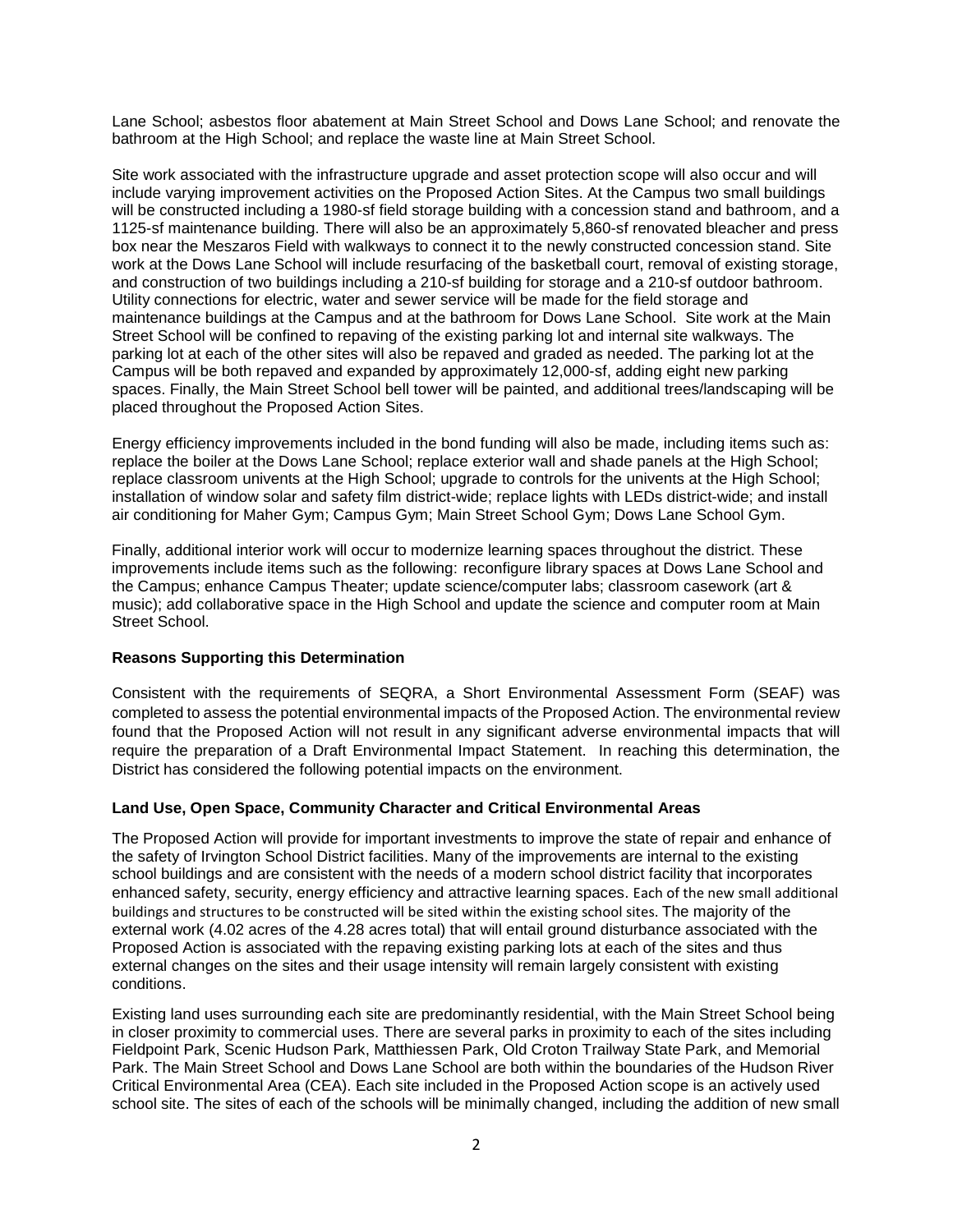structures at the Campus and Dows Lane School, sidewalks and ADA compliant ramps at the High School, security cameras throughout the sites, bleachers renovation at the Campus and walkway restoration and parking at the Main Street School. These changes will not significantly increase the intensity of land uses on the sites nor are they of a magnitude that will represent a significant adverse impact to adjacent land uses, open space resources or the characteristics of the Hudson River CEA.

## **Surface and Ground Water**

The new buildings at the Campus and Dows Lane School Sites will include water and sewer connections. Water supply will be through the Irvington Water Supply district. The sewer connection serving the maintenance shed at the Campus will be designed to include an oil water separator device to reduce contaminants entering the sewer system in accordance with the North Yonkers Sewer district sewer connection regulations. Stormwater during construction will be managed in accordance with New York State Department of Environmental Conservation Stormwater Pollution Prevention Plan Regulations as applicable. There will be a minimal increase in impervious surfaces associated with the work and therefore, existing stormwater management structures will continue to provide adequate stormwater management for the sites. There are no potential significant impacts to surface or groundwater anticipated.

# **Traffic, Air Quality and Noise**

Parking will be improved at Main Street School and Dows Lane School Project Sites through repaving efforts and visitors and traffic to the site are expected to remain unchanged from existing conditions. The eight additional parking spaces provided at the Campus are intended to provide sufficient parking for vehicles already visiting the site; the traffic volumes in the area will therefore be consistent with existing conditions and are not anticipated to have a potential significant adverse traffic impact in the area. Further, noise and air quality conditions will not change and thus no significant adverse impacts are anticipated.

### **Public Health**

Asbestos Containing Material (ACM) has been documented as existing within flooring the Main Street School and Dows Lane Schools. An asbestos abatement workplan will be prepared by the contractor that demonstrates compliance with applicable federal, state and local regulations regarding worker exposure, materials handling and transport and appropriate disposal methods. Adherence to this program will ensure that significant adverse impacts from ACM abatement do not occur.

#### **Historic and Cultural Resources**

According to New York State Office of Parks, Recreation and Historic Preservation, Historic Preservation Office (SHPO) Cultural Resource Information System (CRIS), the Main Street School is within the Irvington Historic District adjacent and in close proximity to several of the listed buildings within the district. However, its specific eligibility for the register has not yet been assessed by SHPO. Due to the age of the Main Street School building and its location within the Historic District boundaries, it is possible that the building is eligible for the register. The Irvington Highschool on the Campus site has been determined to be ineligible for the National Register and the Dows Lane School and Middle School building sites have not been assessed for their potential edibility. Other historic resources within proximity to the sites include the Old Croton Aqueduct which is listed in the National Register; the path of this designated resource runs adjacent to the Main Street School and approximately 600 feet east of the Dows Lane School Site. In addition, according to CRIS, the sites are all located within the same archeologically sensitive area.

All design plans for the Proposed Action will be submitted to the SHPO for review and approval to ensure that work does not have a significant adverse impact on historic resources at any of the sites. Specifically, the work at the Main Street School will be closely coordinated with SHPO in order to ensure that the potential historic character of the building is not adversely altered by any of the proposed activities. Importantly, this will include close collaboration around work at the Main Street School bell tower, parking